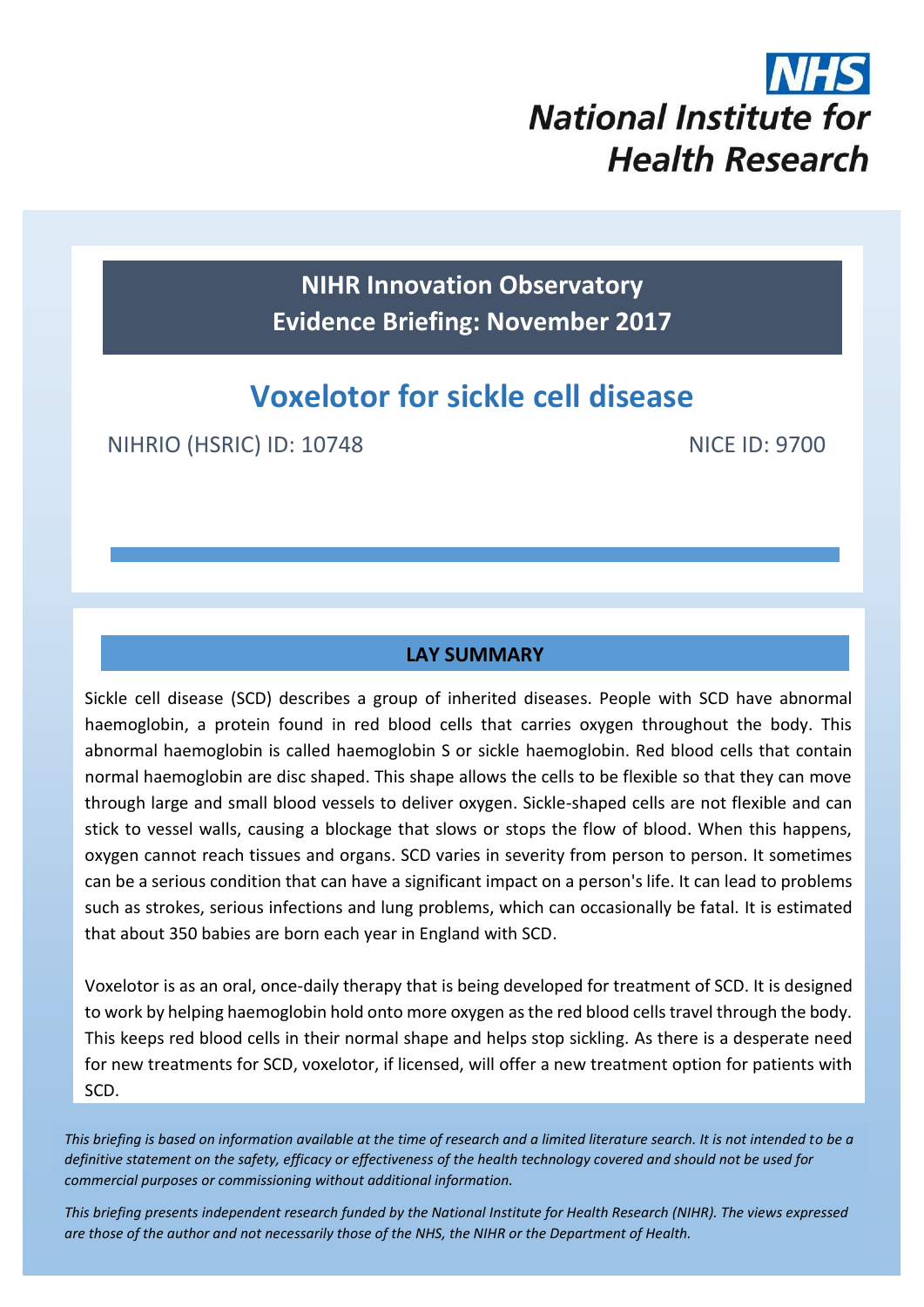# **TARGET GROUP**

Sickle cell disease (SCD)

# **TECHNOLOGY**

#### <span id="page-1-1"></span><span id="page-1-0"></span>**DESCRIPTION**

Voxelotor (GBT440) is a haemoglobin S allosteric modulator. It is designed to work by helping haemoglobin (Hb), the molecules inside red blood cells, hold onto more oxygen as the red blood cells travel through the body, thereby inhibiting polymerization in SCD. This keeps red blood cells in their normal shape and helps reduce sickling of the cells.<sup>1,2</sup>

Voxelotor is an oral, once-daily therapy.<sup>[1](#page-1-0)</sup> In the phase III HOPE study (NCT03036813), voxelotor is being investigated in two different doses (900 mg daily or 1500 mg daily) for 24 weeks in adolescents and adults aged (12 Years to 65 Years). $2,3$ 

Voxelotor does not currently have Marketing Authorisation in the EU for any indication.

# <span id="page-1-3"></span>**INNOVATION and/or ADVANTAGES**

If licensed, voxelotor will offer a new treatment option for patients with SCD. SCD represents a global health problem and new treatment options are desperately needed. Beginning in early childhood, SCD patients suffer unpredictable and recurrent episodes or crises of severe pain due to hypoxia (inadequate oxygen delivery to body tissues) and haemolytic anaemia (the destruction of red blood cells). This can lead to multi-organ damage and early death. SCD is also associated with high treatment costs[.](#page-1-0)<sup>1</sup>

#### **DEVELOPER**

Global Blood Therapeutics Inc.

## **AVAILABILITY, LAUNCH or MARKETING**

Voxelotor is a designated orphan drug in the EU/USA for sickle cell disease.<sup>[1](#page-1-0)</sup>

Voxelotor was awarded PRIME status for sickle cell disease by EMA in June 2017. 4

Voxelotor was designated Fast Track for sickle cell disease by FDA in Oct 2015. 5

## **PATIENT GROUP**

#### <span id="page-1-2"></span>**BACKGROUND**

The term sickle cell disease (SCD) describes a group of inherited red blood cell disorders. People with SCD have abnormal haemoglobin, called haemoglobin S or sickle haemoglobin (HbS), in their red blood cells. This disease is passed by genes from parents to their children therefore it is an inherited disease. Patients with SCD inherit an abnormal haemoglobin gene (genetic mutation) from each parent.<sup>6</sup> At least one of those two inherited abnormal genes causes a person's body to make HbS. When a person has two HbS genes (Hb SS) the disease is called sickle cell anaemia which is the most common and the most severe form of SCD. There are two other common forms of SCD these are haemoglobin SC disease and haemoglobin Sβ thalassaemi[a.](#page-1-2)<sup>6</sup>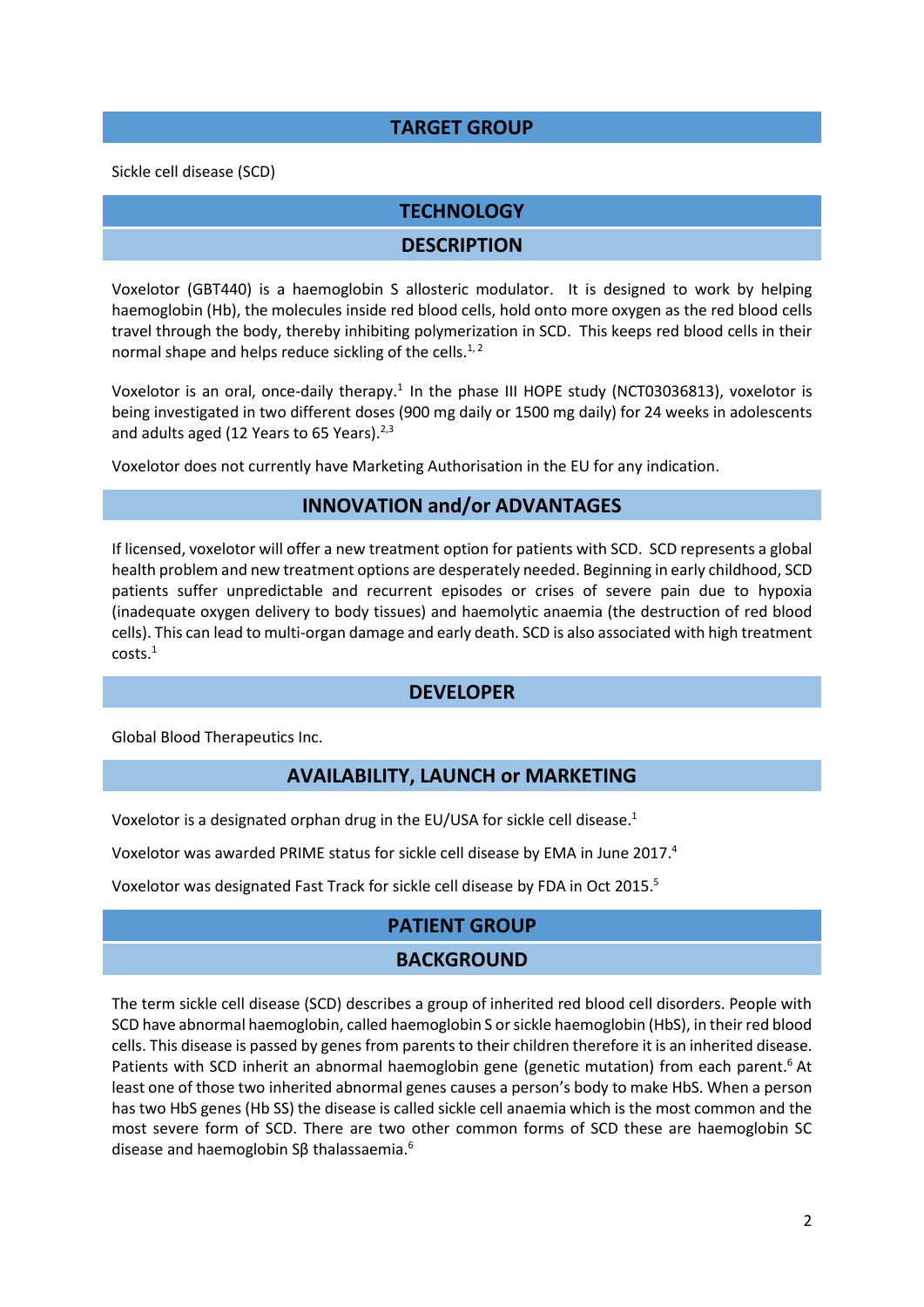Haemoglobin is a protein found in red blood cells that carry oxygen throughout the body[.](#page-1-0)<sup>1</sup> Red blood cells that contain normal haemoglobin are disc shaped (like a doughnut without a hole). This shape allows the cells to be flexible so that they can move through large and small blood vessels to deliver oxygen. HbS is not like normal Hb. It can form stiff rods within the red blood cell, changing it into a crescent or sickle shape. Sickle-shaped cells are not flexible and can stick to vessel walls, causing a blockage that slows or stops the flow of blood. When this happens, oxygen can't reach nearby tissues. This can cause attacks of sudden, severe pain, called pain crises. These pain attacks can occur without warning, and a person often needs to go to the hospital for effective treatment[.](#page-1-2)<sup>6</sup>

People born with sickle cell disease sometimes experience problems from early childhood, although most children have few symptoms and lead normal lives most of the time. The main symptoms of SCD are pain crises also called sickle cell crises, an increased risk of serious infections, and anaemia. Some people also experience other problems such as delayed growth, strokes and lung problems.<sup>7</sup>

SCD varies in severity from person to person. Most children with it will lead normal lives. However, it can still be a serious condition that can have a significant impact on a person's life. It can lead to problems such as strokes, serious infections and lung problems, which can occasionally be fatal. Generally, the life expectancy for a person with SCD tends to be shorter than normal, but this can vary depending on the exact type of SCD they have, how it's treated, and the problems they experience. Currently, people with sickle cell anaemia (the most severe form of SCD) typically live until 40-60 years of age. Milder types of SCD may have no impact on life expectancy.<sup>[7](#page-2-0)</sup>

## <span id="page-2-0"></span>**CLINICAL NEED and BURDEN OF DISEASE**

SCD is estimated to affect one in every 2000 live births in England, and it is now the most common genetic condition at birth. It is estimated that about 350 babies are born each year in England with SCD and a further 9500 babies are found to be carriers of the disease. Also it is estimated that there are more than 12,500 people with sickle cell disease in England, and about 240,000 are carriers.<sup>8</sup>

In England in 2016 to 2017, there were 24,586 admissions for sickle cell disorder (ICD-10: D57), 12,279 day cases, 44,865 bed days, and 29,031 finished consultant episodes (FCE).<sup>9</sup>

A study on trends in hospital admissions for SCD in England, 2001/02 to 2009/10 showed that the overall admission rate per 100,000 population has risen from 21.2 per 100,000 in 2001/02 to 33.5 per 100,000 in 2009/10. This rise in admission rates has occurred in every age and sex group with the exception of women aged 30–39 years, whose admission rate per 100,000 population declined from 52.4 to 45.3 over the time period.<sup>10</sup>

The long-term effects of SCD often begin to emerge during the teenage years and this may be a time of increased episodes of sickle cell crisis, especially in young men. This evidently can have a major impact on education, career, future employment prospects, and social relationships. With improvements in health and social care, especially access to health care, the life span of those with sickle cell disease has improved tremendously and many are living into their fifth and sixth decade, especially in the UK.<sup>11</sup>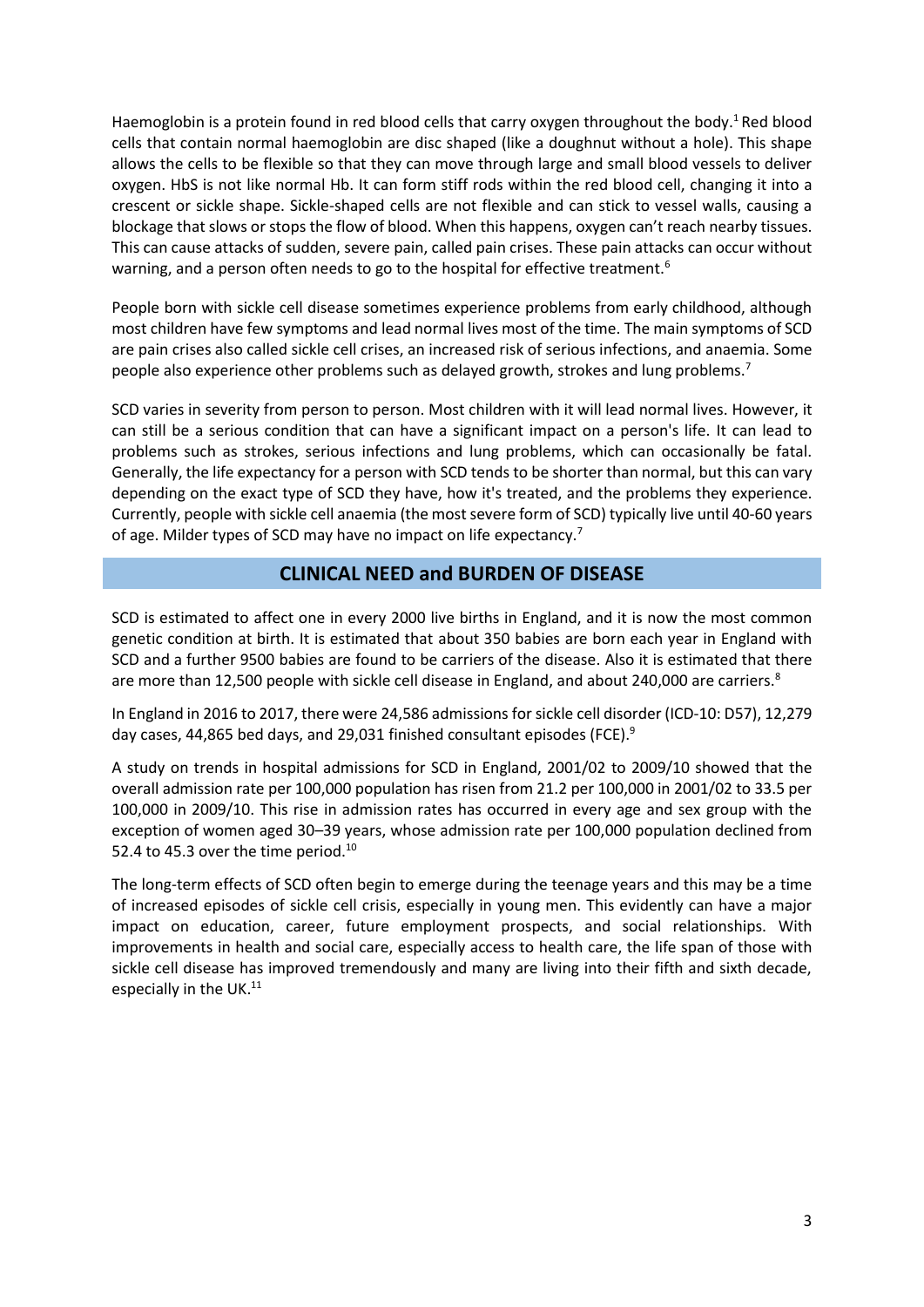# **PATIENT PATHWAY**

# **RELEVANT GUIDANCE**

# **NICE GUIDANCE**

- NICE Clinical guideline. Sickle cell disease: managing acute painful episodes in hospital (CG143). June 2012.
- NICE Quality standard. Sickle cell disease (QS58). April 2014.
- NICE Medical technologies guidance. Spectra Optia for automatic red blood cell exchange in patients with sickle cell disease (MTG28). March 2016.

# **NHS ENGLAND and POLICY GUIDANCE**

- NHS England. 2016/17 NHS public health functions agreement: Service specification No. 18 NHS sickle cell and thalassaemia screening programme.
- NHS England. Revised Specialised Commissioning CQUINs 2017-18 / 2018-19. September 2016.
- NHS England. Improving Value for Patients from Specialised Care CQUIN Schemes for Prescribed Specialised Services for April 2016 to March 2017. Volume II - The Schemes. March 2016.
- NHS England. 2013/14 NHS standard contract for specialised services for haemoglobinopathy care (all ages). B08/S/a
- NHS Screening Programmes Sickle Cell and Thalassaemia. Sickle cell disease in childhood standards and guidelines for clinical care. 2nd ed. 2010.

# **OTHER GUIDANCE**

- Byrne J. Guideline for the management of sickle cell crisis. Version 5. Aug 2005 (reviewed Aug 2017).<sup>12</sup>
- US Department of Health & Human Services: NIH National Heart, Lung, and Blood Institute. Evidence-based management of sickle cell disease: expert panel report. 2014.<sup>13</sup>
- US Department of Health & Human Services: NIH National Heart, Lung, and Blood Institute. Health maintenance for people with sickle cell disease. In: Evidence-based management of sickle cell disease. 2014.<sup>14</sup>
- US Department of Health & Human Services: NIH National Heart, Lung, and Blood Institute. Managing chronic complications of sickle cell disease. In: Evidence-based management of sickle cell disease. 2014.<sup>15</sup>
- US Department of Health & Human Services: NIH National Heart, Lung, and Blood Institute. Blood transfusion in the management of sickle cell disease. In: Evidence-based management of sickle cell disease. 2014.<sup>16</sup>
- US Department of Health & Human Services: NIH National Heart, Lung, and Blood Institute. Hydroxyurea therapy in the management of sickle cell disease. In: Evidence-based management of sickle cell disease. 2014.<sup>17</sup>
- US Department of Health & Human Services: NIH National Heart, Lung, and Blood Institute. Managing acute complications of sickle cell disease. In: Evidence-based management of sickle cell disease. 2014.18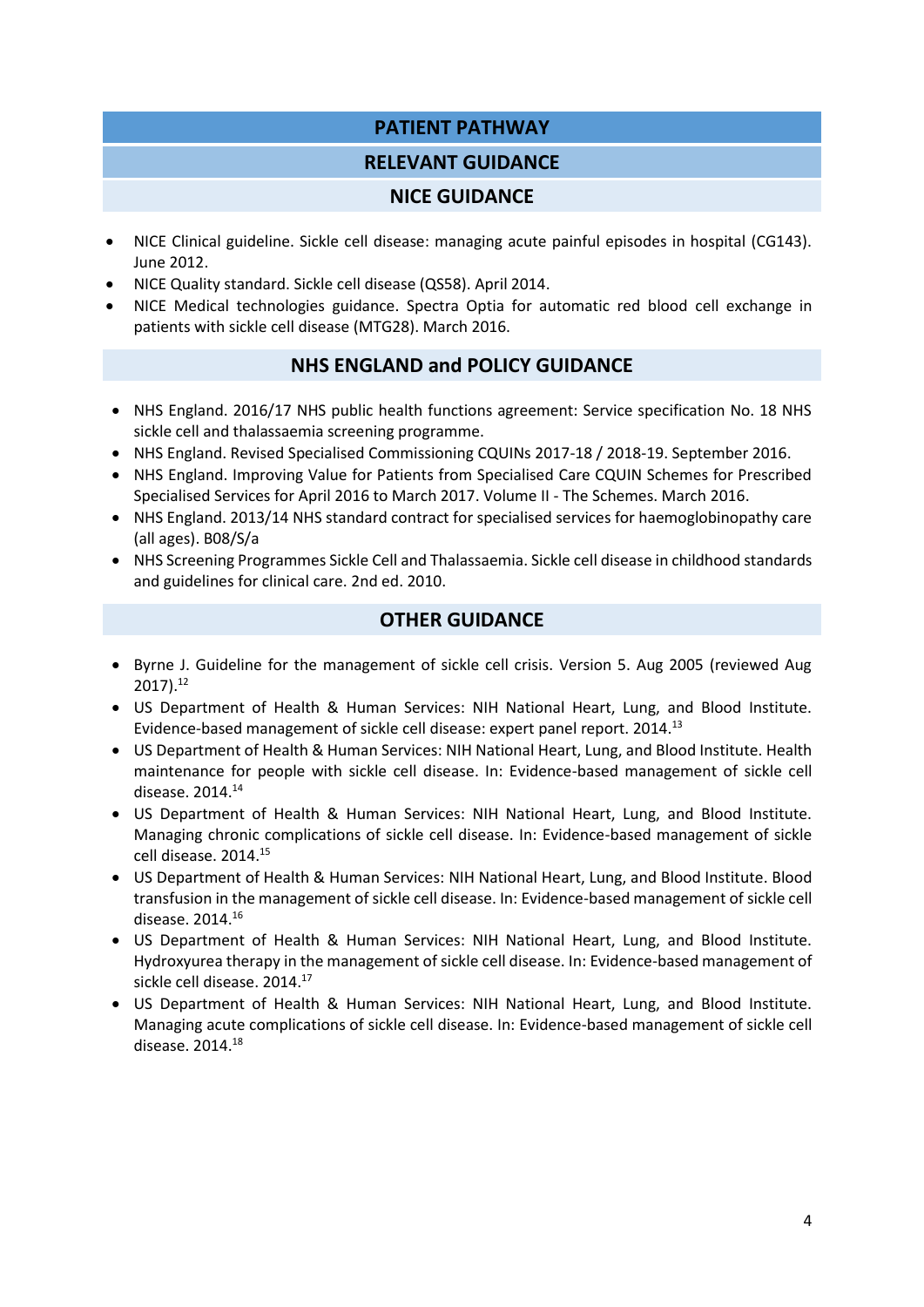#### **CURRENT TREATMENT OPTIONS**

Stem cell or bone marrow transplants are the only cure for SCD, but they are not often undertaken due to the significant risks involved. The main risk is graft versus host disease, which is a lifethreatening problem where the transplanted cells start to attack the other cells in the body. For better chances a successful transplant, donated stem cells need to carry a special genetic marker that is identical or very similar to that of the person receiving the transplant. Therefore, stem cell transplants are generally only considered in children with SCD who have severe symptoms that have not responded to other treatments, when the long-term benefits of a transplant are thought to outweigh the possible risks. 19, 20

<span id="page-4-0"></span>The main treatments of SCD involve the prevention and treatment of painful episodes (sickle cell crisis). To reduce the chance of sickle cell crisis, the patient may need to avoid dehydration by drinking plenty of fluids, stop getting cold by wearing appropriate clothing, and to avoid sudden changes in temperature. For the treatment of sickle cell crisis, over-the-counter pain killers can be used to relieve the pain, also drinking plenty of fluids and using warm towels or heat pads on the affected part of the body. Hydroxycarbamide (hydroxyurea) may be recommended if the patient continues to experience pain episodes. Hydroxycarbamide is a medication that is usually taken orally. It can lower the amount of other blood cells, such as white blood cells and platelets (clotting cells), so regular blood tests will usually be recommended to monitor patient's health.<sup>[19](#page-4-0)</sup>

Treatment of anaemia caused by SCD may require dietary supplements such as folic acid especially for children with restricted diet, such as vegetarian or vegan diet. Anaemia caused by sickle cell disease is not the same as the more common iron deficiency anaemia. Patients should not take iron supplements to treat it without seeking medical advice as it could be dangerous. If anaemia is particularly severe or persistent, treatment with blood transfusions or hydroxycarbamide may be necessary.[19](#page-4-0) NICE recommends the use of spectra optia for automated red blood cell exchange in patients with sickle cell disease who need regular transfusion.<sup>21</sup>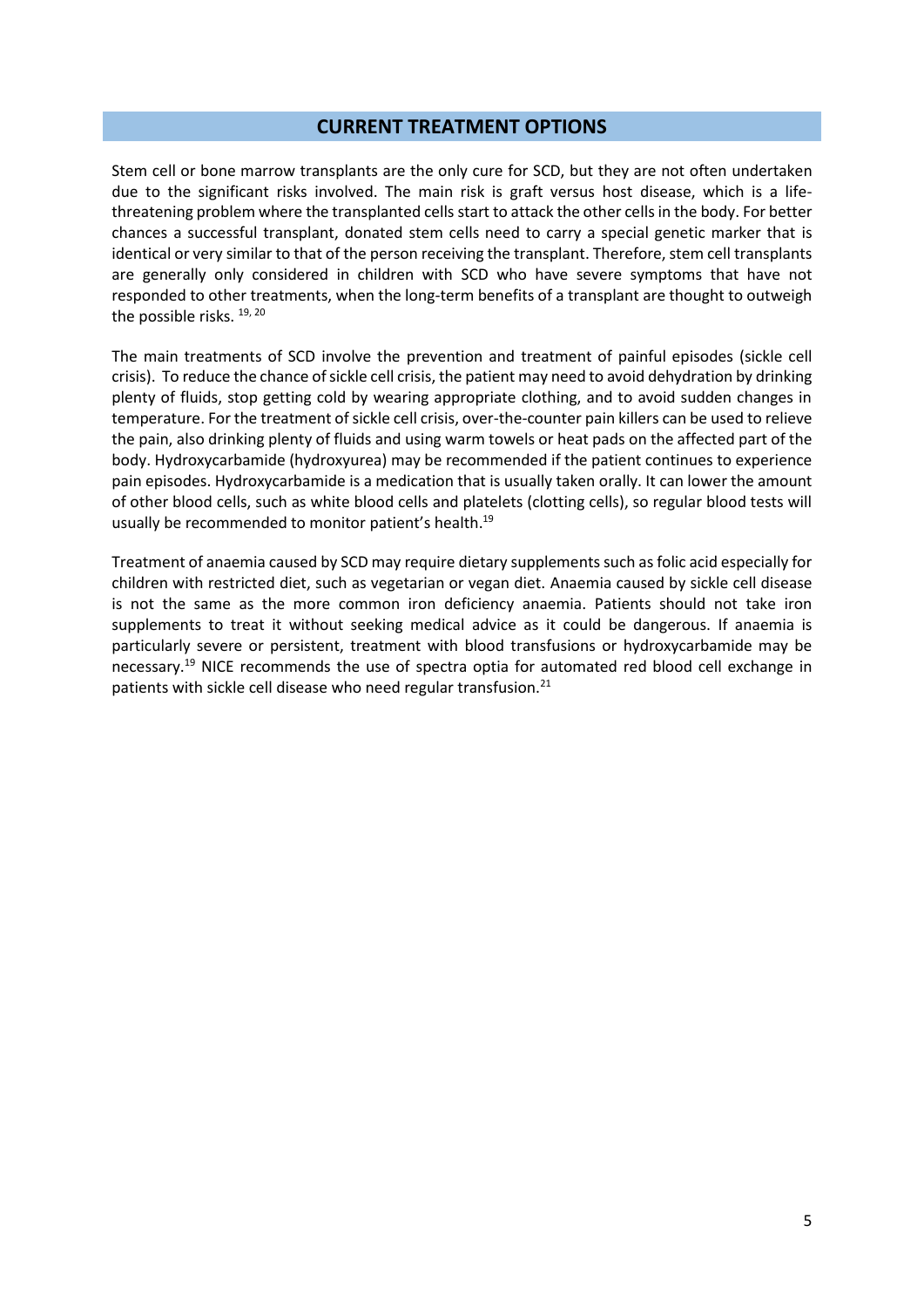| <b>EFFICACY and SAFETY</b>        |                                                                                                                                                                                                                                                                                                                                            |  |  |  |
|-----------------------------------|--------------------------------------------------------------------------------------------------------------------------------------------------------------------------------------------------------------------------------------------------------------------------------------------------------------------------------------------|--|--|--|
| <b>Trial</b>                      | GBT_HOPE, NCT03036813, ABC-123; voxelotor dose 1 (900mg) vs voxelotor<br>dose 2 (1500mg) vs placebo; phase III                                                                                                                                                                                                                             |  |  |  |
| <b>Sponsor</b>                    | <b>Global Blood Therapeutics</b>                                                                                                                                                                                                                                                                                                           |  |  |  |
| <b>Status</b>                     | Ongoing                                                                                                                                                                                                                                                                                                                                    |  |  |  |
| Source of<br><b>Information</b>   | Poster, <sup>2</sup> trial registry, <sup>3</sup> global data. <sup>22</sup>                                                                                                                                                                                                                                                               |  |  |  |
| Location                          | EU (incl UK), USA, and other countries.                                                                                                                                                                                                                                                                                                    |  |  |  |
| <b>Design</b>                     | Randomized, double-blind, placebo-controlled, multicentre                                                                                                                                                                                                                                                                                  |  |  |  |
| <b>Participants</b>               | n=400 (planned); aged 12-65 years; males and females; have had at least 1<br>episode of vaso-occlusive crisis (VOC) in the past 12 months; haemoglobin (Hb)<br>≥6.0 and ≤10.5 g/dL during screening; for participants taking hydroxyurea (HU),<br>the dose of HU (mg/kg) must be stable for at least 3 months prior to signing the<br>ICF. |  |  |  |
| <b>Schedule</b>                   | Randomised to 900 mg of voxelotor, orally; or 1500 mg of voxelotor, orally; or<br>placebo orally.                                                                                                                                                                                                                                          |  |  |  |
| Follow-up                         | Active treatment for 24 weeks, follow-up 24 weeks.                                                                                                                                                                                                                                                                                         |  |  |  |
| Primary<br><b>Outcomes</b>        | Proportion of participants with increase in Hb >1 g/dL from baseline to week<br>24                                                                                                                                                                                                                                                         |  |  |  |
| Secondary<br><b>Outcomes</b>      | Time frame from baseline to 24 weeks.<br>• Proportion of days with SCD symptom exacerbation<br>• Change in the sickle cell disease severity measure (SCDSM) total symptom<br>score                                                                                                                                                         |  |  |  |
| <b>Key Results</b>                |                                                                                                                                                                                                                                                                                                                                            |  |  |  |
| <b>Adverse effects</b><br>(AEs)   | $\overline{a}$                                                                                                                                                                                                                                                                                                                             |  |  |  |
| <b>Expected</b><br>reporting date | Study completion date reported as June 2019.                                                                                                                                                                                                                                                                                               |  |  |  |

| <b>Trial</b>        | NCT02850406, GBT440-007; children aged 12-17 years; voxelotor; phase II                                                                                                                                                                                                                                                                  |  |  |  |  |
|---------------------|------------------------------------------------------------------------------------------------------------------------------------------------------------------------------------------------------------------------------------------------------------------------------------------------------------------------------------------|--|--|--|--|
| <b>Sponsor</b>      | <b>Global Blood Therapeutics</b>                                                                                                                                                                                                                                                                                                         |  |  |  |  |
| <b>Status</b>       | Ongoing                                                                                                                                                                                                                                                                                                                                  |  |  |  |  |
| Source of           | Trial registry, <sup>23</sup> Manufacturer, <sup>24</sup> global data. <sup>25</sup>                                                                                                                                                                                                                                                     |  |  |  |  |
| <b>Information</b>  |                                                                                                                                                                                                                                                                                                                                          |  |  |  |  |
| Location            | <b>USA</b>                                                                                                                                                                                                                                                                                                                               |  |  |  |  |
| <b>Design</b>       | Single group assignment, open label.                                                                                                                                                                                                                                                                                                     |  |  |  |  |
| <b>Participants</b> | n=41 (planned); aged 12-17 years; males or females; homozygous haemoglobin<br>SS (HbSS) or haemoglobin S beta0 thalassemia (HbS β0 thal); for subjects taking<br>hydroxyurea, the dose must be stable for at least 3 months with no anticipated<br>need for dose adjustments during the study and no sign of haematological<br>toxicity. |  |  |  |  |
| <b>Schedule</b>     | Subjects to receive daily oral dosing of voxelotor for 1 day (single dose) or up<br>to 24 weeks (multiple dose)                                                                                                                                                                                                                          |  |  |  |  |
| Follow-up           | Active treatment for 24 weeks, follow-up 24 weeks.                                                                                                                                                                                                                                                                                       |  |  |  |  |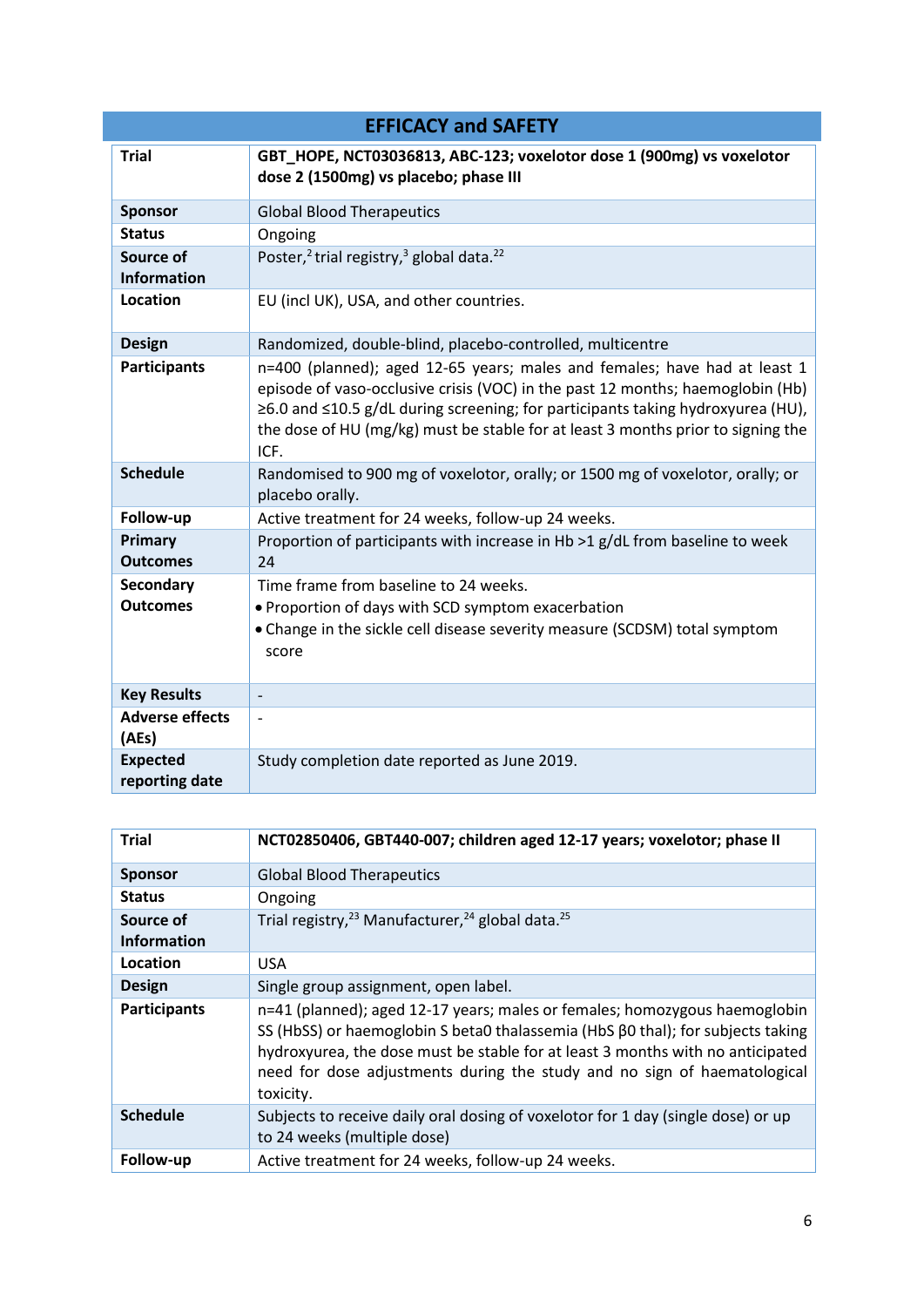| Primary                | Part A: Time Frame: pre-dose to day 15                                                      |  |  |  |
|------------------------|---------------------------------------------------------------------------------------------|--|--|--|
| <b>Outcomes</b>        | • Pharmacokinetic profile of voxelotor including maximum concentration                      |  |  |  |
|                        | . Pharmacokinetic profile of voxelotor including the time taken to reach the                |  |  |  |
|                        | maximum concentration                                                                       |  |  |  |
|                        | • Pharmacokinetic profile of voxelotor including the total drug concentration               |  |  |  |
|                        | over time                                                                                   |  |  |  |
|                        | Part B: Change in haemoglobin [ time frame: baseline to week 24 ]                           |  |  |  |
| <b>Secondary</b>       | Part A: Number of participants with treatment-related adverse events as                     |  |  |  |
| <b>Outcomes</b>        |                                                                                             |  |  |  |
|                        | assessed by CTCAE v4.03 [time frame: days 1 - 15]                                           |  |  |  |
|                        | Part B:                                                                                     |  |  |  |
|                        | • Multiple dose effect on clinical measures of haemolysis [time frame: day 1 -<br>week 24 ] |  |  |  |
|                        | • Part B: Pharmacokinetic profile of voxelotor including maximum concentration              |  |  |  |
|                        | [time frame: pre-dose to week 24]                                                           |  |  |  |
|                        | • Part B: Pharmacokinetic profile of voxelotor including the time taken to reach            |  |  |  |
|                        | the maximum concentration [time frame: pre-dose to week 24]                                 |  |  |  |
|                        | . Part B: Pharmacokinetic profile of voxelotor including the total drug                     |  |  |  |
|                        | concentration over time [ time frame: pre-dose to week 24 ]                                 |  |  |  |
| <b>Key Results</b>     | Preliminary results in adolescents who received a single oral dose of 600 mg of             |  |  |  |
|                        | voxelotor showed that the pharmacokinetics and half-life of voxelotor were                  |  |  |  |
|                        | similar in adolescents and adults, with results supporting once-daily dosing and            |  |  |  |
|                        | a high specificity for haemoglobin.                                                         |  |  |  |
| <b>Adverse effects</b> | Preliminary results in adolescents who received a single oral dose of 600 mg of             |  |  |  |
| (AEs)                  | voxelotor showed that voxelotor was well tolerated, with no serious or severe               |  |  |  |
|                        | adverse events related to study drug observed.                                              |  |  |  |
| <b>Expected</b>        | Study completion date reported as May 2018.                                                 |  |  |  |
| reporting date         |                                                                                             |  |  |  |
|                        |                                                                                             |  |  |  |

| <b>Trial</b>        | NCT03041909, GBT440-024; adults aged 18-60 years; voxelotor; phase II                                                                                                                                                                                                                                                                                                                                                                                                               |  |  |  |
|---------------------|-------------------------------------------------------------------------------------------------------------------------------------------------------------------------------------------------------------------------------------------------------------------------------------------------------------------------------------------------------------------------------------------------------------------------------------------------------------------------------------|--|--|--|
| <b>Sponsor</b>      | <b>Global Blood Therapeutics</b>                                                                                                                                                                                                                                                                                                                                                                                                                                                    |  |  |  |
| <b>Status</b>       | Ongoing, not recruiting                                                                                                                                                                                                                                                                                                                                                                                                                                                             |  |  |  |
| Source of           | Trial registry, <sup>26</sup> global data. <sup>27</sup>                                                                                                                                                                                                                                                                                                                                                                                                                            |  |  |  |
| <b>Information</b>  |                                                                                                                                                                                                                                                                                                                                                                                                                                                                                     |  |  |  |
| Location            | UK                                                                                                                                                                                                                                                                                                                                                                                                                                                                                  |  |  |  |
| <b>Design</b>       | Single group assignment, open label                                                                                                                                                                                                                                                                                                                                                                                                                                                 |  |  |  |
| <b>Participants</b> | n=16 (planned); aged 18-60 years; male or females; >50 kg who have<br>participated in the GBT440-001 study; if female and of child bearing potential,<br>agree to continue to use highly effective methods of contraception prior to<br>enrolment in this study and for 3 months after the last dose of study drug; if<br>male, are willing to continue to use barrier methods of contraception, prior to<br>enrolment in this study to 3 months after the last dose of study drug. |  |  |  |
| <b>Schedule</b>     | voxelotor 900mg oral drug                                                                                                                                                                                                                                                                                                                                                                                                                                                           |  |  |  |
| Follow-up           | Active treatment for 6 months, follow-up 6 months.                                                                                                                                                                                                                                                                                                                                                                                                                                  |  |  |  |
| Primary             | The incidence of treatment-emergent adverse events during dosing of GBT440                                                                                                                                                                                                                                                                                                                                                                                                          |  |  |  |
| <b>Outcomes</b>     | for up to 6 months. [time frame: 2 - 6 months]                                                                                                                                                                                                                                                                                                                                                                                                                                      |  |  |  |
| Secondary           | Time frame: 2 - 6 months                                                                                                                                                                                                                                                                                                                                                                                                                                                            |  |  |  |
| <b>Outcomes</b>     | • To assess the efficacy of voxelotor as measured by improvements in anemia                                                                                                                                                                                                                                                                                                                                                                                                         |  |  |  |
|                     | . To observed pharmacokinetics in plasma and whole blood.                                                                                                                                                                                                                                                                                                                                                                                                                           |  |  |  |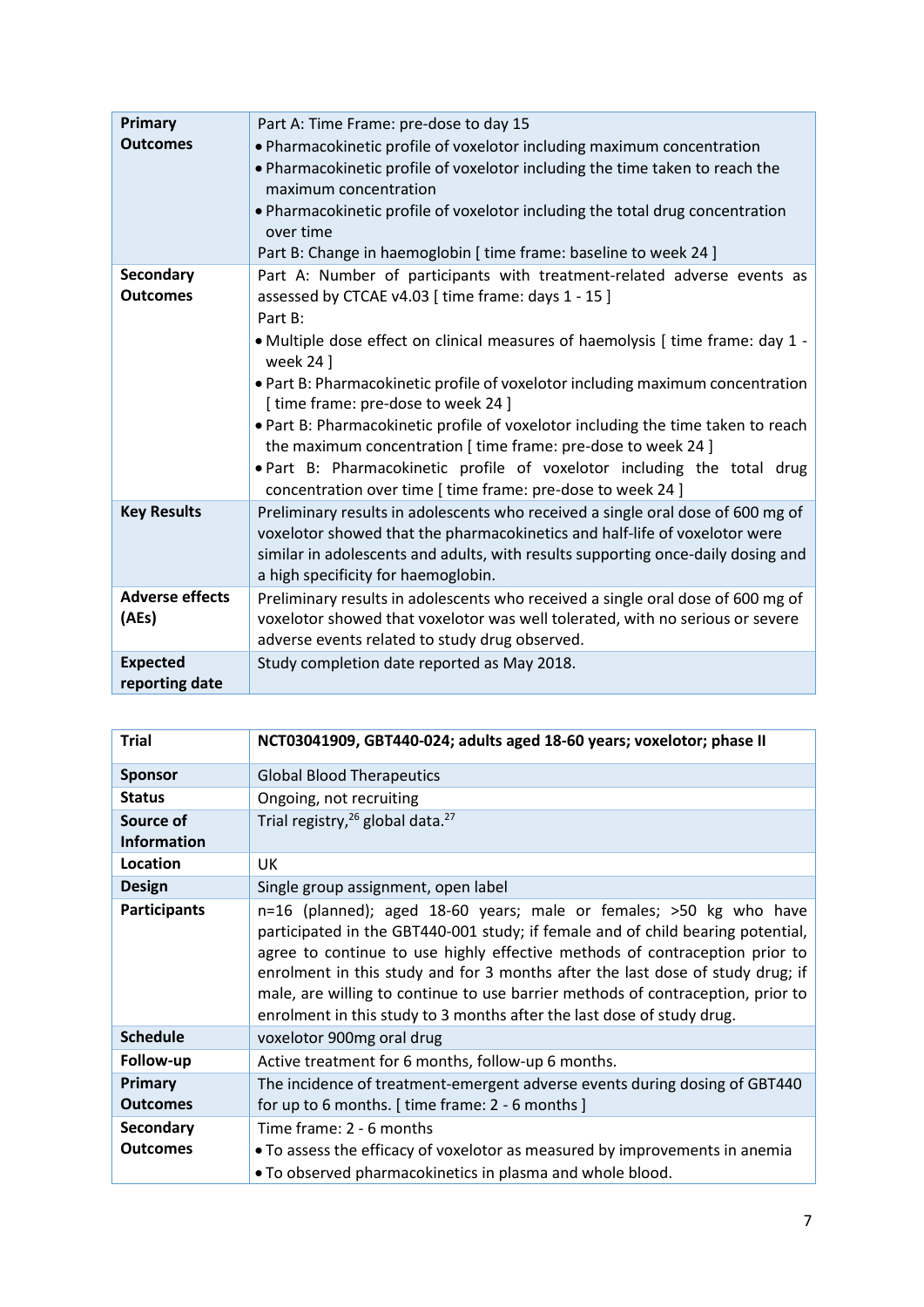|                                   | • To characterize the effect of voxelotor on haemolysis. |  |  |
|-----------------------------------|----------------------------------------------------------|--|--|
| <b>Key Results</b>                | $\overline{\phantom{0}}$                                 |  |  |
| <b>Adverse effects</b><br>(AEs)   | $\overline{\phantom{0}}$                                 |  |  |
| <b>Expected</b><br>reporting date | Study completion date reported as August 2017.           |  |  |

# **ESTIMATED COST and IMPACT**

# **COST**

The cost of voxelotor is not yet known.

| <b>IMPACT - SPECULATIVE</b>                      |                                                   |             |                                                                                                                                  |  |  |  |  |  |
|--------------------------------------------------|---------------------------------------------------|-------------|----------------------------------------------------------------------------------------------------------------------------------|--|--|--|--|--|
| <b>IMPACT ON PATIENTS AND CARERS</b>             |                                                   |             |                                                                                                                                  |  |  |  |  |  |
| $\boxtimes$                                      | Reduced mortality/increased length of<br>survival |             | $\boxtimes$ Reduced symptoms or disability                                                                                       |  |  |  |  |  |
|                                                  | Other:                                            |             | No impact identified                                                                                                             |  |  |  |  |  |
| <b>IMPACT ON HEALTH and SOCIAL CARE SERVICES</b> |                                                   |             |                                                                                                                                  |  |  |  |  |  |
|                                                  | Increased use of existing services                |             | $\boxtimes$ Decreased use of existing services                                                                                   |  |  |  |  |  |
|                                                  | Re-organisation of existing services              |             | Need for new services                                                                                                            |  |  |  |  |  |
|                                                  | Other:                                            |             | None identified                                                                                                                  |  |  |  |  |  |
| <b>IMPACT ON COSTS and OTHER RESOURCE USE</b>    |                                                   |             |                                                                                                                                  |  |  |  |  |  |
|                                                  | Increased drug treatment costs                    |             | Reduced drug treatment costs                                                                                                     |  |  |  |  |  |
|                                                  | Other increase in costs                           | $\boxtimes$ | Other reduction in costs: reduced use of<br>secondary care/specialist services and<br>reduced need for interventional procedures |  |  |  |  |  |
|                                                  | Other                                             |             | None identified                                                                                                                  |  |  |  |  |  |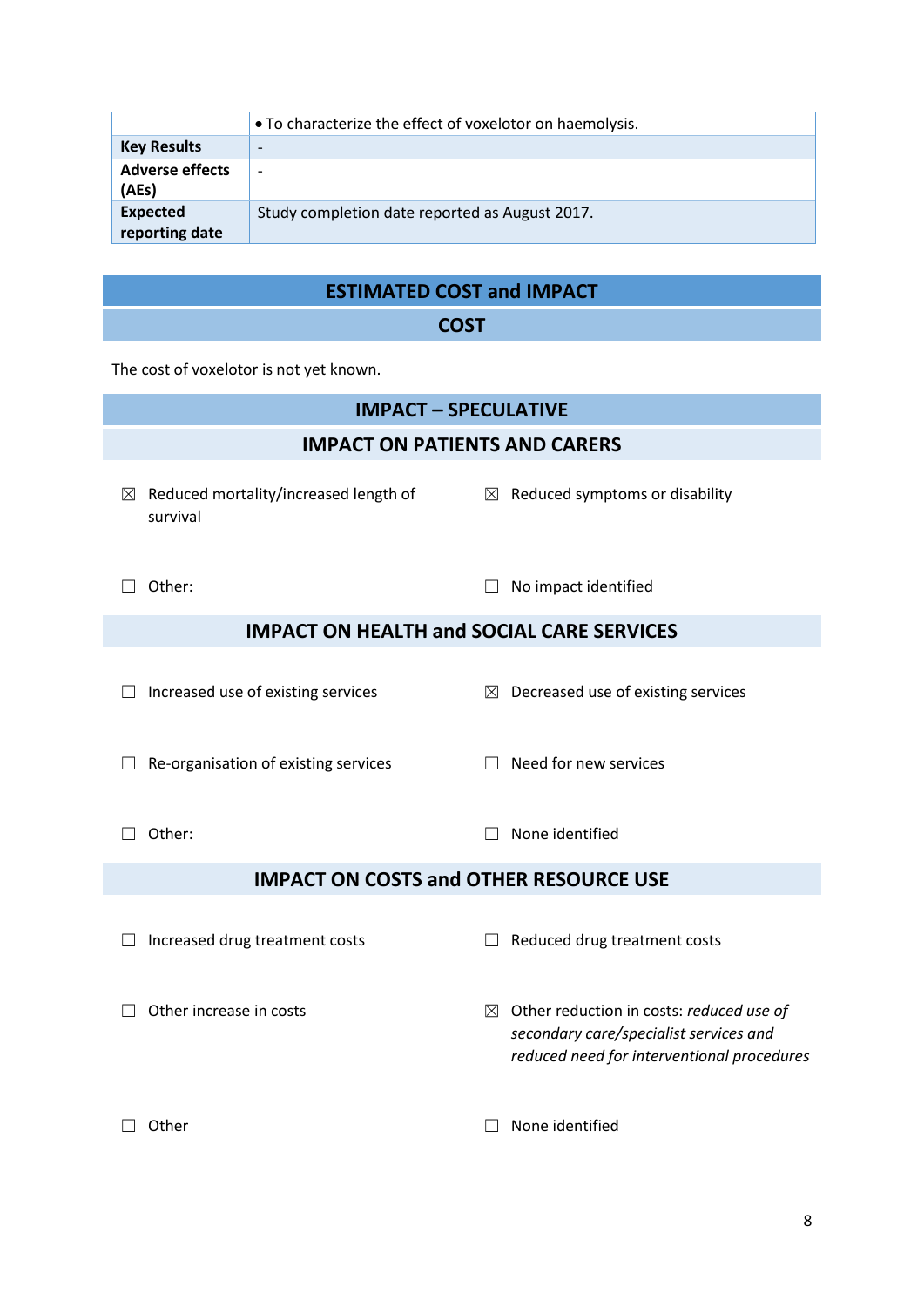## **OTHER ISSUES**

**REFERENCES**

#### $\Box$  Clinical uncertainty or other research question identified:

 $\boxtimes$  None identified

#### <sup>1</sup> Global Blood Therapeutics Inc. *Pipeline: GBT440 for sickle cell disease.* Available from: <http://www.globalbloodtx.com/pipeline/gbt440-sickle-cell-disease/> [accessed 9th October 2017] <sup>2</sup> Washington C, Savic R, Inati A, Estepp J, Woods G, Fong E, et al. *The pharmacokinetics (pk) of gbt440 are similar in adolescents and adults with sickle cell disease (SCD).* Global Blood Therapeutics. 2017. Available from[: http://www.globalbloodtx.com/file.cfm/22/docs/EHA%20Peds%20PK%20Poster%20Final\\_.pdf](http://www.globalbloodtx.com/file.cfm/22/docs/EHA%20Peds%20PK%20Poster%20Final_.pdf)  [Accessed 9th October 2017] <sup>3</sup> ClinicalTrial.gov. *Study to evaluate the effect of GBT440 administered orally to patients with sickle cell disease (GBT\_HOPE) (GBT\_HOPE).* Available from: [https://clinicaltrials.gov/ct2/show/study/NCT03036813?show\\_locs=Y#locn](https://clinicaltrials.gov/ct2/show/study/NCT03036813?show_locs=Y#locn) [Accessed 11<sup>th</sup> October 2017] <sup>4</sup> Global Blood Therapeutics Inc. *Press Release: Global Blood Therapeutics receives EMA PRIME designation for GBT440 for the treatment of sickle cell disease (SCD).* Available from: *<http://ir.globalbloodtx.com/phoenix.zhtml?c=254105&p=irol-newsArticle&ID=2283605>* [Accessed 30th October2017] <sup>5</sup> Global Blood Therapeutics Inc. *Press Release: Global Blood Therapeutics announces GBT440 receives FDA fast track designation for sickle cell disease.* Available from: <http://ir.globalbloodtx.com/phoenix.zhtml?c=254105&p=irol-newsArticle&ID=2096039> [Accessed 30th Oct ober 2017] <sup>6</sup> National Institute of Health. *What is sickle cell disease*? 10<sup>th</sup> August 2017. Available from: <https://www.nhlbi.nih.gov/health/health-topics/topics/sca> [Accessed 11th October 2017] <sup>7</sup> NHS choices. *Sickle cell disease.* 17th May 2016. Available from[: http://www.nhs.uk/conditions/Sickle-cell](http://www.nhs.uk/conditions/Sickle-cell-anaemia/Pages/Introduction.aspx)[anaemia/Pages/Introduction.aspx](http://www.nhs.uk/conditions/Sickle-cell-anaemia/Pages/Introduction.aspx) [Accessed 11th October 2017] <sup>8</sup> National Institute for Health and Care Excellence. *Sickle cell disease: Prevalence.* November 2016. Available from[: https://cks.nice.org.uk/sickle-cell-disease#!backgroundsub:1](https://cks.nice.org.uk/sickle-cell-disease#!backgroundsub:1) [accessed 16th August 2017] <sup>9</sup> NHS Digital. *Hospital Admitted Patient Care Activity, 2016-17.* Available from: <http://digital.nhs.uk/catalogue/PUB22378> [Accessed 23 October 2017] 1

<sup>10</sup> Aljuburi G, Laverty AA, Green SA, Phekoo KJ, Banarsee R, Okoye NV, et al. Trends in hospital admissions for sickle cell disease in England, 2001/02-2009/10. *J Public Health (Oxf).* 2012 Dec; 34 (4): 570-6. Available from: <https://academic.oup.com/jpubhealth/article/34/4/570/1530623/Trends-in-hospital-admissions-for-sickle-cell> [accessed 16th August 2017]

<sup>11</sup> Brent Sickle Cell & Thalassaemia Centre - The North West London Hospitals NHS Trust. 2006-2014. *Sickle cell for healthcare professionals*. Available from[: http://www.sickle-](http://www.sickle-thal.nwlh.nhs.uk/forhealthcareprofessionals/sicklecellforhealthcareprofessionals.aspx)

[thal.nwlh.nhs.uk/forhealthcareprofessionals/sicklecellforhealthcareprofessionals.aspx](http://www.sickle-thal.nwlh.nhs.uk/forhealthcareprofessionals/sicklecellforhealthcareprofessionals.aspx) [Accessed 25th October 2017].

<sup>12</sup> Byrne J. *Guideline for the management of sickle cell crisis*. Version 5. Aug 2005 (reviewed Aug 2017). Available from:<https://www.nuh.nhs.uk/handlers/downloads.ashx?id=60873> [Accessed 16th August 2017].

<sup>13</sup> US Department of Health & Human Services: NIH National Heart, Lung, and Blood Institute. Evidence-based management of sickle cell disease: expert panel report. 2014. Available from:

<https://www.nhlbi.nih.gov/sites/www.nhlbi.nih.gov/files/sickle-cell-disease-report%20020816.pdf> [Accessed 16th August 2017].

<sup>14</sup> US Department of Health & Human Services: NIH National Heart, Lung, and Blood Institute. Health maintenance for people with sickle cell disease. In: Evidence-based management of sickle cell disease. 2014. Available from:<https://guideline.gov/summaries/summary/48524?f=rss> [Accessed 16th August 2017].

<sup>15</sup> US Department of Health & Human Services: NIH National Heart, Lung, and Blood Institute. Managing chronic complications of sickle cell disease. In: Evidence-based management of sickle cell disease. 2014. Available from:<https://guideline.gov/summaries/summary/48526?f=rss> [Accessed 16th August 2017].